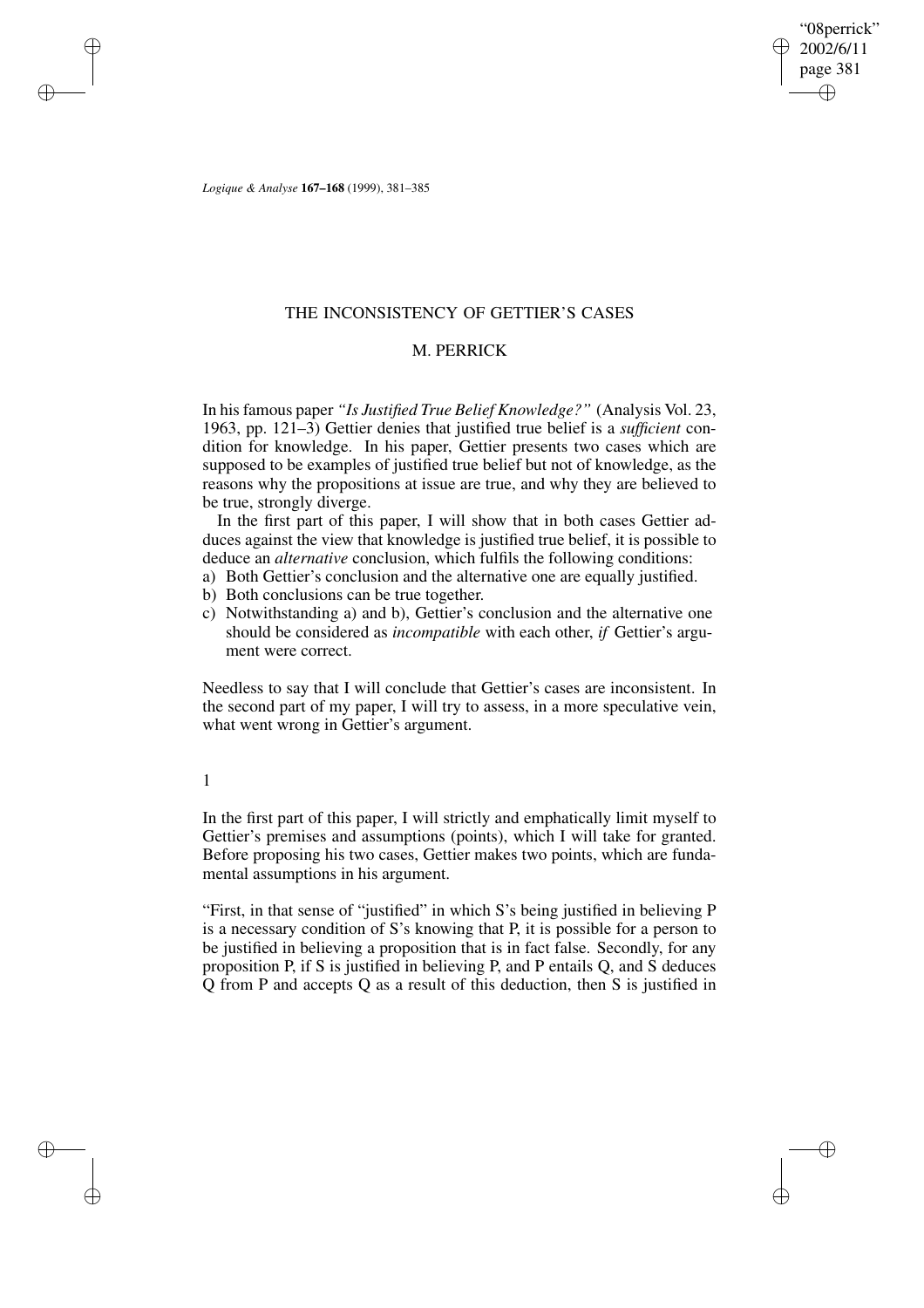"08perrick" 2002/6/11 page 382 ✐ ✐

✐

✐

382 M. PERRICK

believing Q". (Gettier 1.c. p. 121).

In Gettier's Case I, Smith and Jones have applied for the same job, and Smith has strong evidence for the following proposition:

(1) Jones is the man who will get the job, and Jones has ten coins in his pocket.

Proposition (1) entails:

(2) The man who will get the job has ten coins in his pocket.

As Smith is justified in believing proposition (1), it can be deduced, by virtue of Gettier's second point, that Smith is also justified in believing (2). But how are we to interpret Smith's being justified in believing (2)? Due to the central part the notion of (justified) belief plays in the argument, there seems to be a fundamental ambiguity involved in saying that Smith is justified in believing (2). Is there a particular man concerning whom Smith has a justified belief, or is Smith justified in believing that some man...?

Making use of existential generalisation can expose the ambiguity lurking here more clearly. Consider the following propositions (where "Bs" stands for: "S is justified in believing that"):

(2a) (Ex) (Bs x will get the job and x has ten coins in his pocket).

 $(2b)$  Bs  $((Ex)$  x will get the job and x has ten coins in his pocket).

Given that Smith is justified in believing (1), the propositions (2a) and (2b) can both be deduced by virtue of Gettier's second point, although there is a vast difference between them. (The difference is like the one in Quine's famous example between spotting a suspect and merely believing that there are spies).

However, considering Smith's evidence for (1) —the president of the company told Smith that Jones will get the job, and, also, Smith just counted the coins in Jones's pocket— makes it quite clear that the "x" in (2a) can *only* refer to Jones.

In Gettier's Case I, it is further assumed (imagined) that (1) is false but that (2) is true. Although (1) is false, Smith's belief in (1) is still justified (by virtue of Gettier's first point), and, therefore, (2a) and (2b) still hold. The question is whether (2a) and (2b) are true. As we saw before, (2a) and (2b) both express the fact that Smith is justified in believing (2). To prevent possible misunderstandings, when we ask whether, for instance, (2b) is true, we don't ask whether it is the case that Smith has a justified belief, but: is it true what Smith is justified to believe?

We have now all of the following:

✐

✐

✐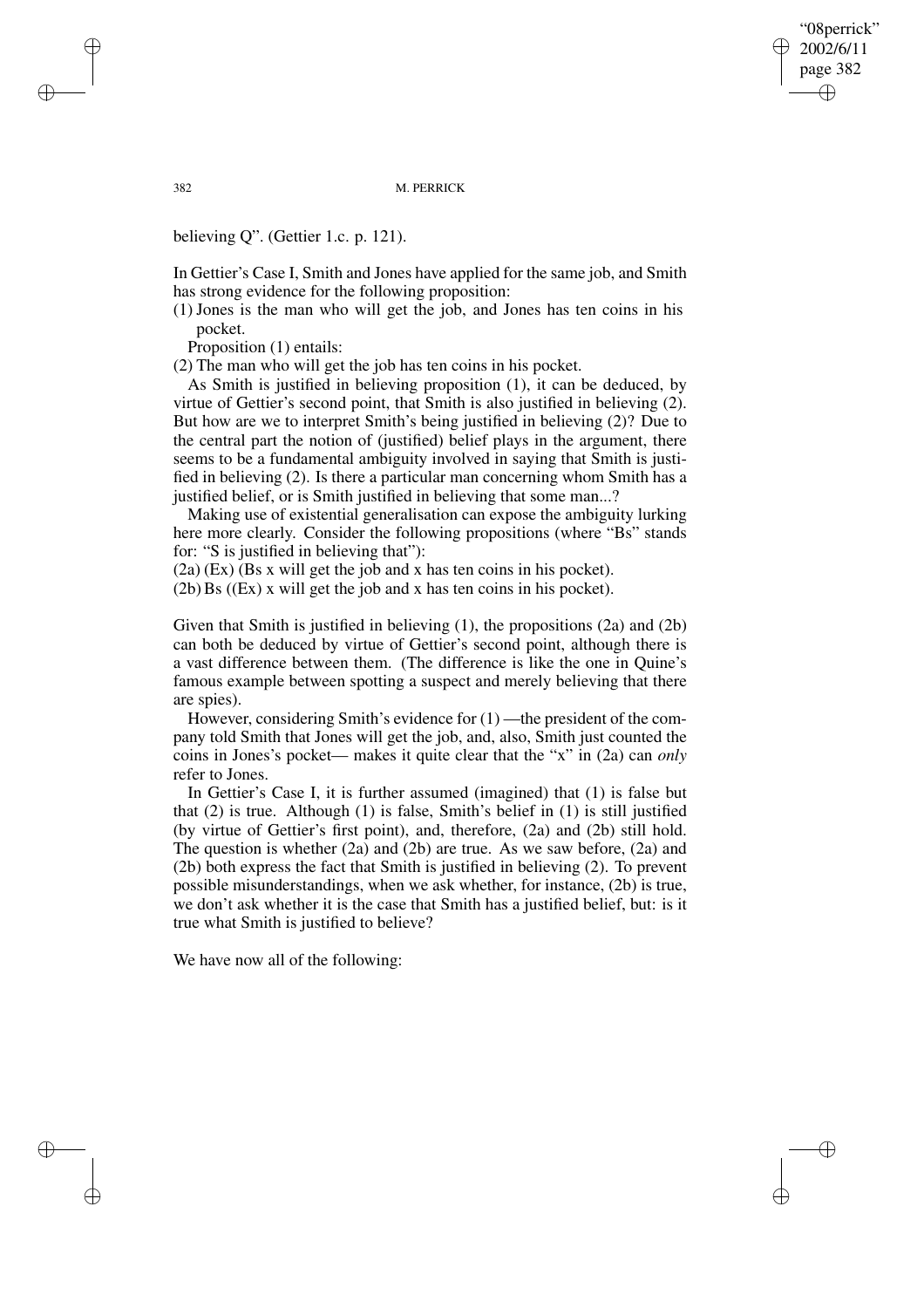#### THE INCONSISTENCY OF GETTIER'S CASES 383

1) The falseness of (1);

✐

✐

✐

✐

- 2) As the variable "x" in (2a) can only refer to Jones, *given* that (1) is false, (2a) cannot be true;
- 3) On the other hand, the falseness of (1) is compatible with (2b) being true, if —as Gettier has to assume, and as is apparent from (2) being true the variable "x" in (2b) does not necessarily refer to Jones.

From the conjunction of 1), 2), and 3), we can deduce a contradiction. On the one hand, we have to attribute to Smith both (2a) and (2b), which are equally justified, as both are validly deduced from Smith's justified belief in (1). On the other hand, as (1) is false (2a) must be false, and only the truth of (2b) is compatible with the falseness of (1). Gettier seems to have overlooked the deducibility of (2a), or, at least, the problem (2a) causes if it is assumed that (1) is false. Gettier argues, of course, for the truth of (2b), his first case against knowledge as justified true belief. Nevertheless, if Gettier's argument were right, it would enable us to attribute to Smith both (2a) and (2b), which are equally justified, and, considered separately, quite compatible with each other, but which *at the same time* —given the falseness of (1)— should be considered as *incompatible* with each other.

In Gettier's Case II, Smith is justified in believing proposition (3): (3) Jones owns a Ford.

Smith has another friend, Brown, of whose whereabouts he is totally ignorant. Smith constructs the following propositions:

(4) Either Jones owns a Ford, or Brown is in Boston;

(5) Either Jones owns a Ford, or Brown is in Brest-Litovsk;

(6a) Either Jones owns a Ford, or Brown is in Barcelona.

Each of these propositions is entailed by (3). Moreover, as Smith is justified in believing (3), we can deduce, by virtue of Gettier's second point, that Smith is also justified in believing (4), (5), and (6a).

Consider now the following proposition:

(6b) Either Jones owns a Ford, or Brown is not in Barcelona.

Clearly, (6b) is entailed by (3). Further, from Smith's being justified in believing (3), we can deduce —again by virtue of Gettier's second point that Smith is also justified in believing (6b). Since the propositions (4), (5), (6a), and (6b) can all be true together, nothing tells against deducing (6b) as well.

It is further assumed (imagined), however, that (3) is false and that Brown actually is in Barcelona. It follows that (6a) is true and that (6b) is false. Notwithstanding this, however, Smith is still justified in believing both (6a) and (6b), as Smith's belief in (3) is still justified (by virtue of Gettier's first point). But, *given* that (3) is false and that (3) is the first disjunct of both

"08perrick" 2002/6/11 page 383

✐

✐

✐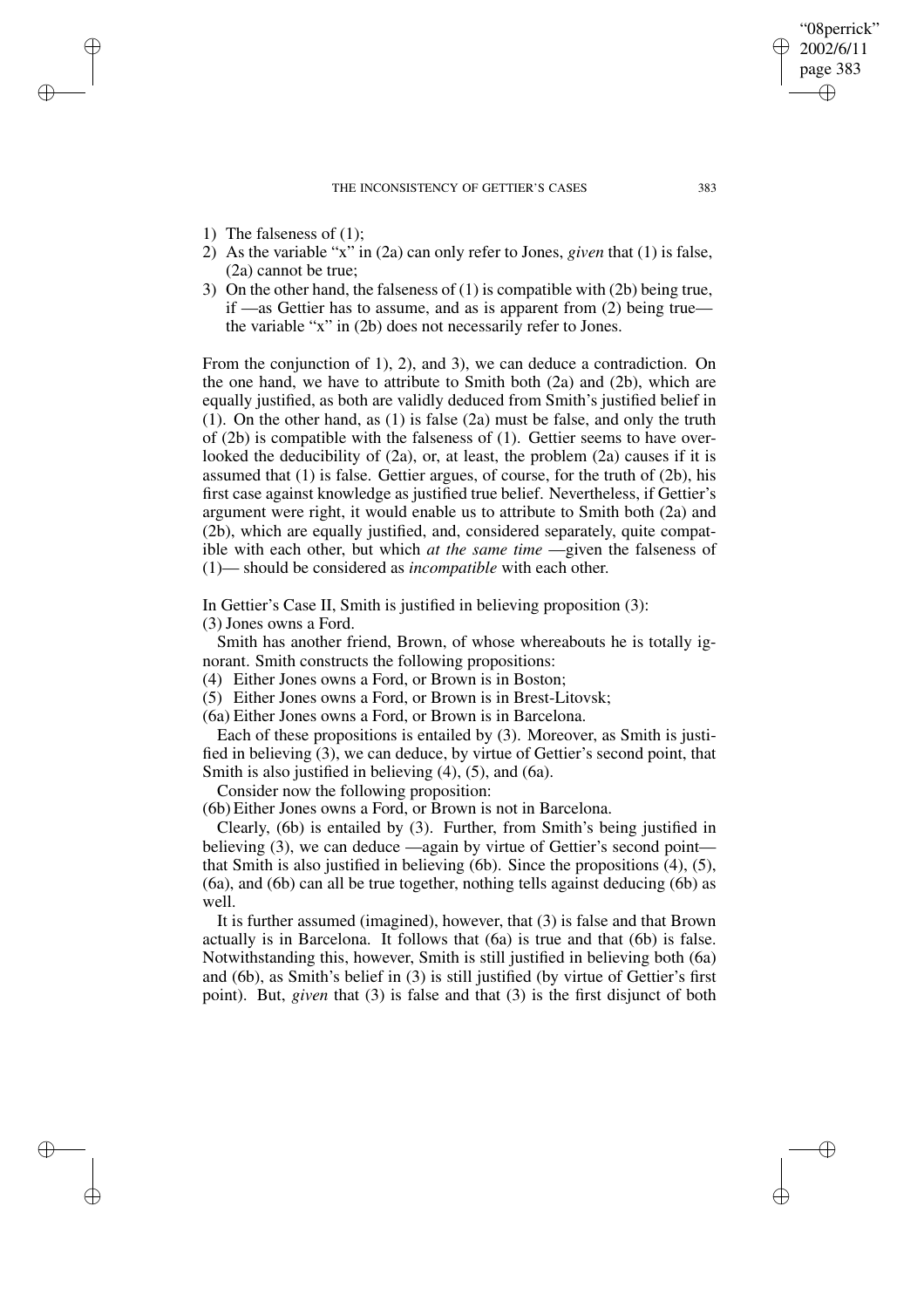✐

✐

#### 384 M. PERRICK

(6a) and (6b), it follows that (6a) and (6b) are contradictories of each other. ∗ Thus, once again, we have to attribute to Smith two beliefs, which are equally justified, but incompatible with each other.

Considering the above findings, I conclude that Gettier's cases against the definition of knowledge as justified true belief are inconsistent, and should therefore be rejected.

2

If my criticism of Gettier's cases is justified, I must now try to answer the question what went wrong in Gettier's argument.

Gettier's first point is, I think, quite plausible, and seems unassailable. His second point is clearly intended to prevent —in all instances to be met with— the possible, negative, consequences of the opacity inherent in belief contexts. Even if this second point is insufficient to prevent the referential opacity as illustrated by (2a) and (2b) in Case I, still it is far from evident how this second point, whether or not combined with the first one, would lead to contradictory consequences. For, as we saw, (2a) and (2b) —and the same holds for  $(6a)$  and  $(6b)$ — are, considered separately, quite compatible with each other.

Assuming that Gettier's two points are acceptable, what remain to be considered are the premises from which Gettier deduces his two counterexamples against knowledge as justified true belief.

These counterexamples purport to show, as we saw, that the traditional conception of knowledge is insufficient (therefore wrong), since the reasons why the propositions at issue are true, and why they are justified (justifiably believed), diverge.

More or less as a *casual* remark Gettier introduces a third point, to wit, the *actually* justified belief in the falseness of the two premises from which his two counterexamples are derived. This is quite misleading, for this third point is not implied by his first one, which only states that "...it is *possible* for a person to be justified in believing a proposition that is in fact false". (Gettier 1.c. p. 121; italics added). Moreover, this third point is a conditio sine qua non for the construction of Gettier's counterexamples. It is easy to see why. As illustrated by (2b) and (6a), true propositions can be validly deduced (and, therefore, be justifiably believed) from false premises. Since the

<sup>∗</sup> This conclusion is valid independently of the question of whether or not it is assumed that Boston, Barcelona, and Brest-Litovsk are *all* the possible whereabouts of Brown's. I remark this in order to make clear that the acceptance of (6b) is independent of the problem of "logical omniscience" and of endeavours —with an appeal to this problem— to obstruct the construction of Gettier-type cases.

✐

✐

✐